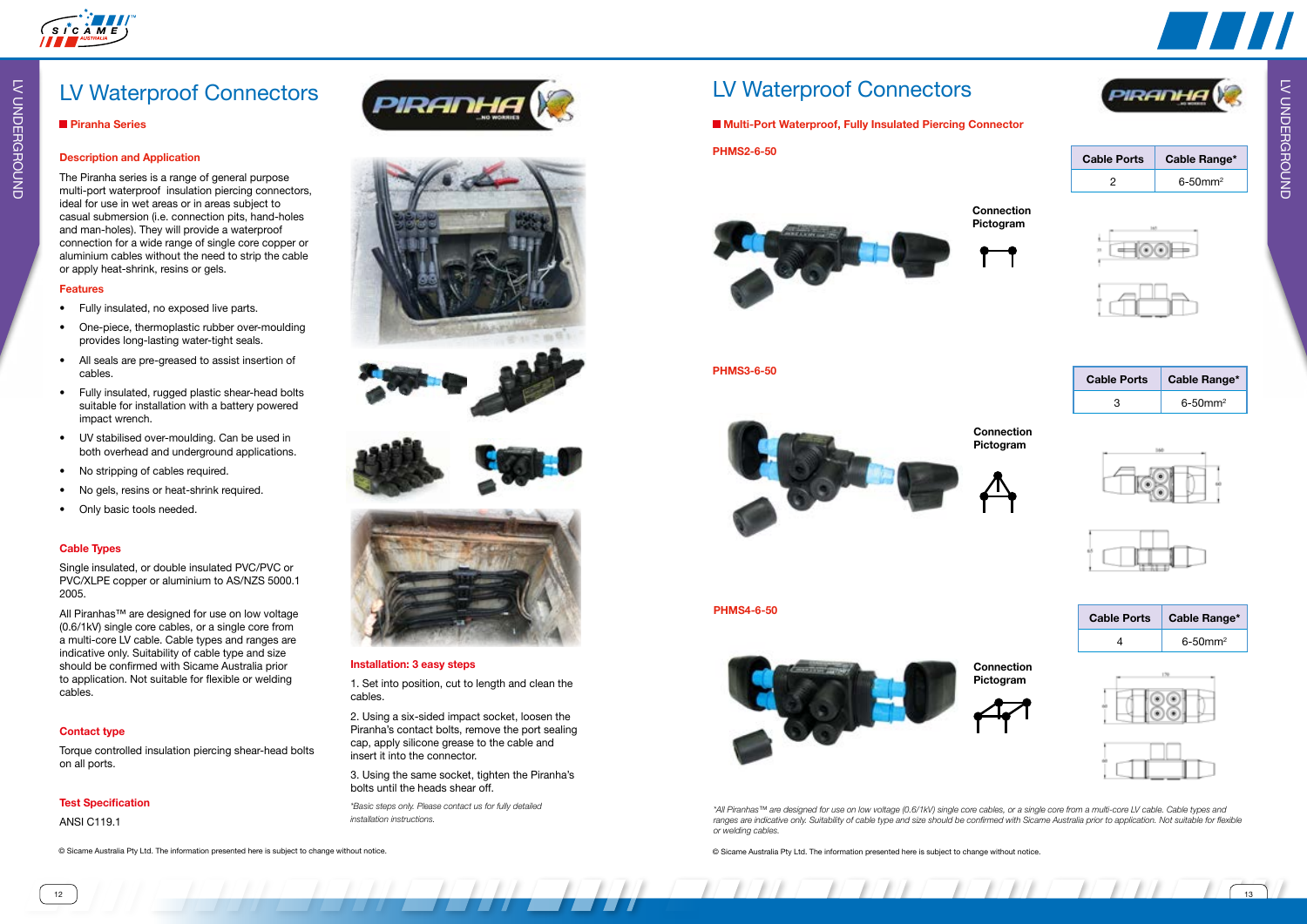14 15

LV UNDERGROUND

**LV UNDERGROUND** 



LV UNDERGROUND

**LV UNDERGROUND** 

 $\overline{\phantom{a}}$ 

## **PHMS4-16-95**

## **Multi-Port Waterproof, Fully Insulated Piercing Connector**



# LV Waterproof Connectors

© Sicame Australia Pty Ltd. The information presented here is subject to change without notice.

**PHM4-95-300**



**PHM5-16-95**

**PHM5-95-240**

# **Multi-Port Waterproof, Fully Insulated Piercing Connector**

LV Waterproof Connectors

© Sicame Australia Pty Ltd. The information presented here is subject to change without notice.



**Connection Pictogram**



Cable Ports **Cable Range** 

PIRADI

2  $16-95$ mm<sup>2</sup>



**Connection Pictogram**

> *\*All Piranhas™ are designed for use on low voltage (0.6/1kV) single core cables, or a single core from a multi-core LV cable. Cable types and*  ranges are indicative only. Suitability of cable type and size should be confirmed with Sicame Australia prior to application. Not suitable for flexible

**Connection Pictogram**



|    | <b>Cable Ports</b> | <b>Cable Range</b>    |
|----|--------------------|-----------------------|
|    | 5                  | 95-240mm <sup>2</sup> |
| 'n |                    |                       |









| <b>Cable Ports</b> | <b>Cable Range</b>        |
|--------------------|---------------------------|
|                    | $16 - 95$ mm <sup>2</sup> |









*\*All Piranhas™ are designed for use on low voltage (0.6/1kV) single core cables, or a single core from a multi-core LV cable. Cable types and*  ranges are indicative only. Suitability of cable type and size should be confirmed with Sicame Australia prior to application. Not suitable for flexible *or welding cables.*

*or welding cables.*